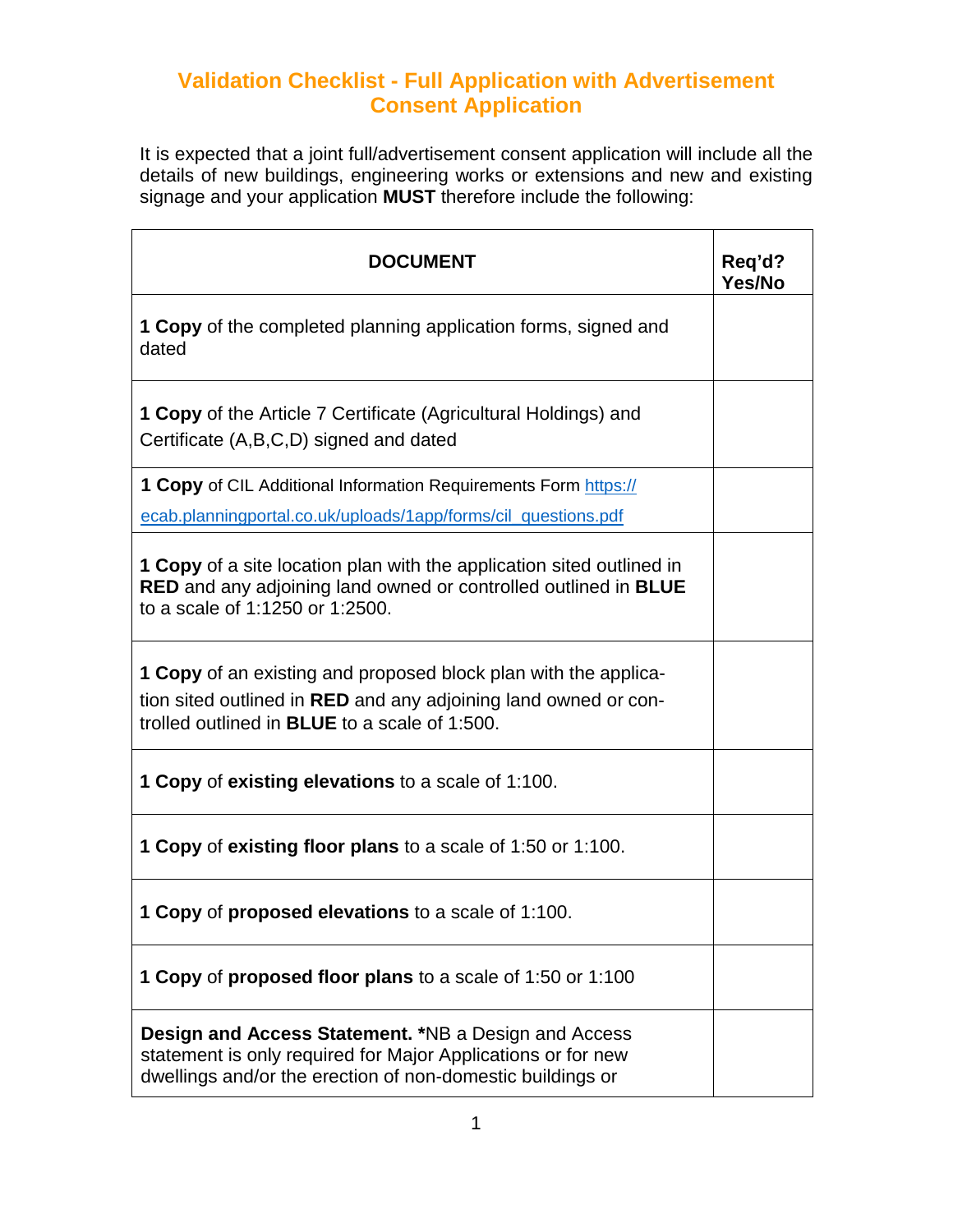| extensions of 100sq.m or more in a Conservation Area                                                                                                                                                                                                                                                                                                                                                                                                 |  |
|------------------------------------------------------------------------------------------------------------------------------------------------------------------------------------------------------------------------------------------------------------------------------------------------------------------------------------------------------------------------------------------------------------------------------------------------------|--|
| <b>1 Copy</b> of detailed drawings at a scale of 1:100 or 1:200 to<br>include for each advertisement:                                                                                                                                                                                                                                                                                                                                                |  |
| design including size, style and colour of lettering and symbols<br>$\overline{\phantom{m}}$<br>overall dimension of sign(s)<br>$\frac{1}{2}$<br>position of proposed sign(s) on the land or building<br>materials to be used including colour<br>$\overline{\phantom{a}}$<br>height above ground level<br>$\blacksquare$<br>extent of projection (where applicable)<br>method of illumination including colour and luminosity (where<br>applicable) |  |
| <b>Heritage Statement.</b> * required if the works involve a listed building,<br>ancient monument, conservation area or a non-designated heritage<br>asset (Sensitive Buildings), includes works that are impacting on the<br>setting of such assets.                                                                                                                                                                                                |  |
| Tree Survey. *Only required when an application site and or<br>adjacent land has trees/hedges on the land that are/may be affected<br>by the proposed works.                                                                                                                                                                                                                                                                                         |  |
| The Correct Planning Fee                                                                                                                                                                                                                                                                                                                                                                                                                             |  |

Additional information/documents listed below which **may** be required are explained in more detail in the **Local Requirements Guidance Notes.**

|                                                                     | <b>DOCUMENT</b>                                           | Req'd?<br>Yes/No |
|---------------------------------------------------------------------|-----------------------------------------------------------|------------------|
| Where applicable, details of any assistance or advice sought from a |                                                           |                  |
| planning officer prior to submitting your application should be     |                                                           |                  |
|                                                                     | supplied - Please indicate dates of any correspondence or |                  |
|                                                                     | discussion, reference number and name of officer          |                  |
|                                                                     | <b>Affordable Housing Provision</b>                       |                  |
| $\overline{2}$                                                      | <b>Agricultural Workers Dwellings</b>                     |                  |
| 3                                                                   | <b>Air Quality Assessment</b>                             |                  |
| 4                                                                   | <b>Archaeological Assessment</b>                          |                  |
| 5                                                                   | Ecology Surveys, incorporating Geology and Biodiversity   |                  |
| 6                                                                   | <b>Economic Regeneration Statements</b>                   |                  |
| 7                                                                   | <b>External Lighting Schemes</b>                          |                  |
| 8                                                                   | <b>Flood Risk Assessment</b>                              |                  |
| 9                                                                   | <b>Land Contamination</b>                                 |                  |
| 10                                                                  | Landscape Proposals                                       |                  |
| 11                                                                  | <b>Land Suitability Report</b>                            |                  |